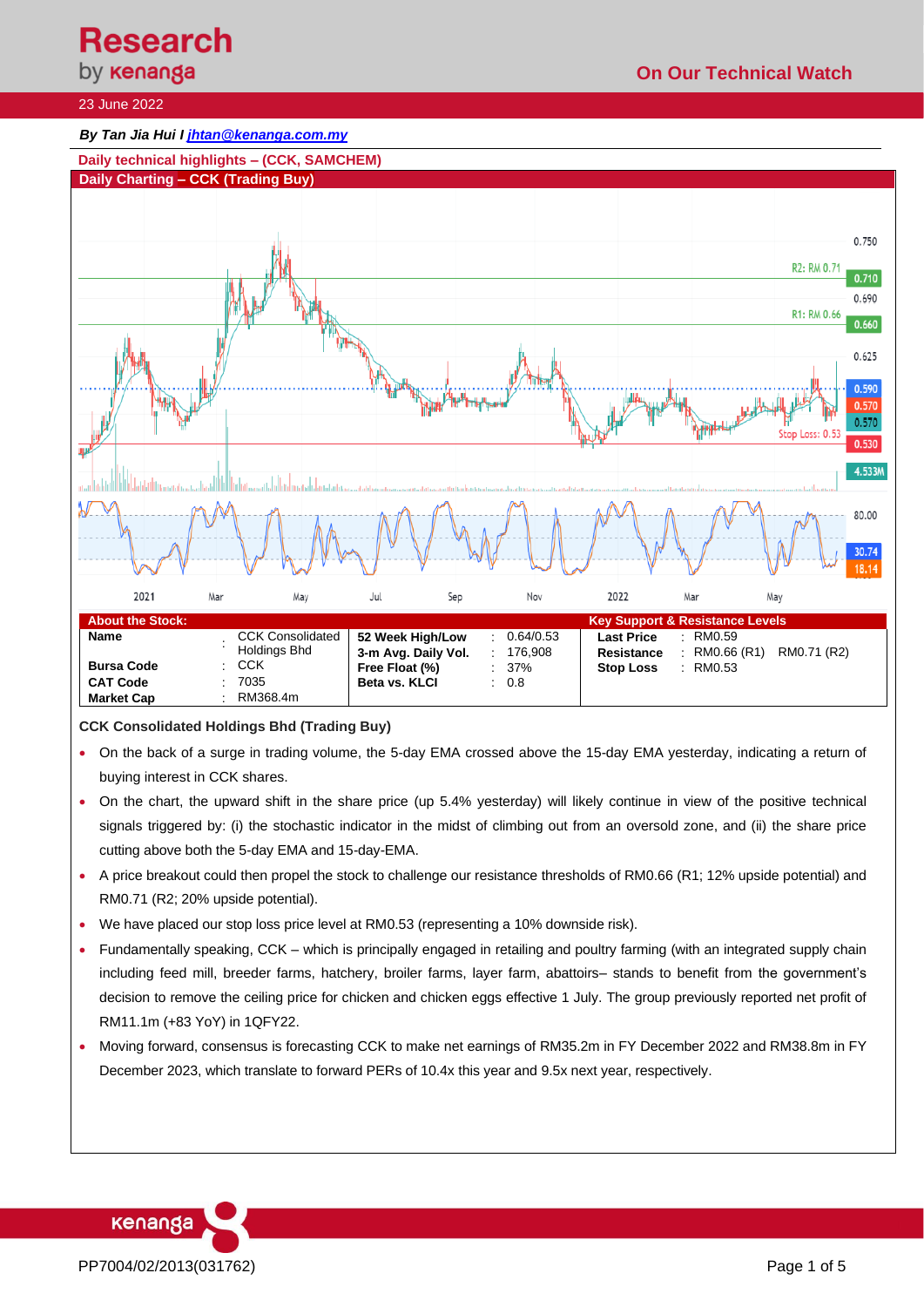#### **Daily Chating – SAMCHEM (Trading Buy)**  $MYP$ 1.065 1.000 R<sub>2</sub>: RMC 0.940 **R1: RA**  $-0.860$ 0.815  $\frac{0.770}{0.750}$ **Stop Loss: RM**  $0.690$  $0.625$ 100.00 75.00 50.00 25.00  $0.00$  $\ddot{\mathcal{Q}}$  $O<sub>C</sub>$ 2022 Feb Ma **Jul About the Stock: Key Support & Resistance Levels Name** : Samchem Holdings Bhd<br> **Bursa Code** : SAMCHEM **52 Week High/Low : 1.07/0.65<br><b>3-m Avg. Daily Vol. : 1.367.482 Last Price** : RM0.77 **Bursa Code** 3-m Avg. Daily Vol. **Resistance** : RM0.86 (R1) RM0.94 (R2) **CAT Code** : 5147<br>**Market Cap** : RM418.9m **Free Float (%)** : 34%<br>**Beta vs. KLCI** : 1.0 **Stop Loss** : RM0.69 **Beta vs. KLCI Market Cap**

## **Samchem Holdings Bhd (Trading Buy)**

- After hitting resistance at the RM1.02 level, SAMCHEM's share price subsequently pulled back to a low of RM0.76 in Jun 22, down by 25%.
- Following which, on the back of the stochastic indicator's anticipated reversal from the oversold area and a possible doublebottom reversal formation, the stock could climb towards our resistance thresholds of RM0.86 (R1) and RM0.94 (R2), representing upside potentials of 12% and 22%, respectively.
- We have placed our stop loss price level at RM0.69 (or a 10% downside risk).
- SAMCHEM is mainly involved in the distribution of industrial chemicals and lubricants (focusing on the blending of customized solvents). The group has subsidiaries around South East Asia (namely in Malaysia, Singapore, Indonesia, Vietnam, Cambodia and Myanmar) to support its large clientele base from various industries such as automotive, paints & inks, oil & gas and agriculture.
- Earnings-wise, after registering net profit of RM75.0m (+84% YoY) in FY December 2021, SAMCHEM's bottomline came in at RM19.6m (+3% YoY) in 1QFY22.

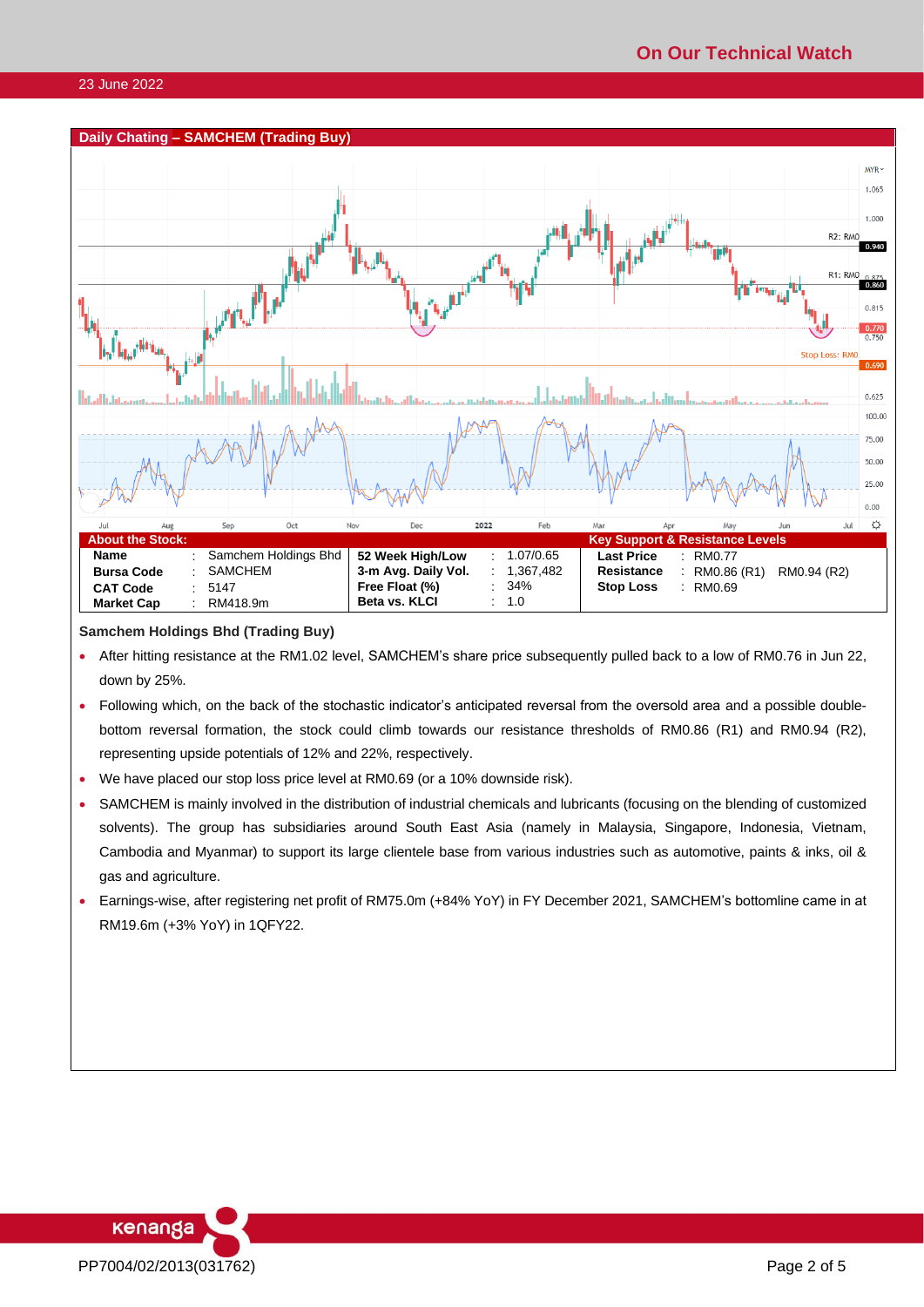# 23 June 2022

# **STOCK CALL MONITOR\***

| <b>Stock Name</b>                   | <b>Issue Date</b><br>(ID) | <b>Rating</b>         | Price @ ID | <b>Target Price</b><br>(TP) | <b>Stop Loss</b><br>Price (SL) | <b>Upside</b><br>Potential @<br>ID | <b>Downside</b><br>Risk @ ID | <b>Risk to</b><br><b>Reward</b><br><b>Ratio</b> | <b>Highest</b><br><b>Price</b><br>since ID | Lowest<br><b>Price</b><br>since ID | <b>Last Price</b> | Status <sup>^</sup> | <b>Date Status</b><br><b>Fulfilled</b> |
|-------------------------------------|---------------------------|-----------------------|------------|-----------------------------|--------------------------------|------------------------------------|------------------------------|-------------------------------------------------|--------------------------------------------|------------------------------------|-------------------|---------------------|----------------------------------------|
|                                     |                           |                       | <b>RM</b>  | <b>RM</b>                   | <b>RM</b>                      | $\%$                               | $\frac{9}{6}$                |                                                 | <b>RM</b>                                  | <b>RM</b>                          | <b>RM</b>         |                     |                                        |
| DAYANG ENTERPRISE HLDGS BHD         |                           | 24/5/2022 Trading Buy | 0.96       | 1.07                        | 0.87                           | 11%                                | $-9%$                        | 1.22x                                           | 1.05                                       | 0.91                               | 0.94              | Open                |                                        |
| <b>GLOBAL ORIENTAL BHD</b>          |                           | 24/5/2022 Trading Buy | 0.31       | 0.35                        | 0.27                           | 13%                                | $-11%$                       | 1.14x                                           | 0.39                                       | 0.26                               | 0.27              | <b>TP Hit</b>       | 26/5/2022                              |
| <b>THREE-A RESOURCES BHD</b>        |                           | 25/5/2022 Trading Buy | 0.89       | 0.98                        | 0.80                           | 11%                                | $-10%$                       | 1.12x                                           | 0.90                                       | 0.84                               | 0.86              | Open                |                                        |
| <b>WESTPORTS HOLDINGS BHD</b>       |                           | 25/5/2022 Trading Buy | 3.80       | 4.10                        | 3.54                           | 8%                                 | $-7%$                        | 1.15x                                           | 3.8C                                       | 3.38                               | 3.60              | <b>SL Hit</b>       | 30/5/2022                              |
| <b>ECOMATE HOLDINGS BHD</b>         |                           | 26/5/2022 Trading Buy | 0.54       | 0.61                        | 0.47                           | 13%                                | $-13%$                       | 1.00x                                           | 0.54                                       | 0.50                               | 0.52              | Open                |                                        |
| <b>TAMBUN INDAH LAND BHD</b>        |                           | 26/5/2022 Trading Buy | 1.00       | 1.12                        | 0.88                           | 13%                                | $-12%$                       | 1.09x                                           | 1.01                                       | 0.82                               | 0.83              | <b>SL Hit</b>       | 27/5/2022                              |
| <b>SIME DARBY BERHAD</b>            |                           | 27/5/2022 Trading Buy | 2.17       | 2.36                        | 2.00                           | 9%                                 | $-8%$                        | 1.12x                                           | 2.31                                       | 2.11                               | 2.14              | Open                |                                        |
| <b>MR DIY GROUP M BHD#</b>          |                           | 27/5/2022 Trading Buy | 2.28       | 2.50                        | 2.11                           | 10%                                | $-7%$                        | 1.29x                                           | 2.30                                       | 1.90                               | 1.91              | SL Hit              | 9/6/2022                               |
| <b>MALAYSIAN RESOURCES CORP BHD</b> |                           | 31/5/2022 Trading Buy | 0.35       | 0.40                        | 0.30                           | 14%                                | $-14%$                       | 1.00x                                           | 0.40                                       | 0.34                               | 0.35              | <b>TP Hit</b>       | 2/6/2022                               |
| <b>HSS ENGINEERS BHD</b>            |                           | 31/5/2022 Trading Buy | 0.47       | 0.51                        | 0.42                           | 10%                                | $-10%$                       | 1.00x                                           | 0.48                                       | 0.45                               | 0.47              | Open                |                                        |
| <b>MALAYAN FLOUR MILLS BHD</b>      |                           | 1/6/2022 Trading Buy  | 0.64       | 0.72                        | 0.55                           | 13%                                | $-13%$                       | 1.00x                                           | 0.68                                       | 0.60                               | 0.63              | Open                |                                        |
| <b>NTPM HOLDINGS BHD</b>            |                           | 1/6/2022 Trading Buy  | 0.46       | 0.50                        | 0.41                           | 10%                                | $-10%$                       | 1.00x                                           | 0.47                                       | 0.43                               | 0.44              | Open                |                                        |
| <b>BUMI ARMADA BERHAD</b>           |                           | 2/6/2022 Trading Buy  | 0.46       | 0.51                        | 0.41                           | 11%                                | $-11%$                       | 1.00x                                           | 0.46                                       | 0.38                               | 0.38              | SL Hit              | 13/6/2022                              |
| OPTIMAX HOLDINGS BHD                |                           | 2/6/2022 Trading Buy  | 0.62       | 0.69                        | 0.55                           | 11%                                | $-11%$                       | 1.00x                                           | 0.62                                       | 0.56                               | 0.57              | Open                |                                        |
| <b>HARBOUR-LINK GROUP BHD</b>       |                           | 3/6/2022 Trading Buy  | 1.35       | 1.52                        | 1.21                           | 13%                                | $-10%$                       | 1.21x                                           | 1.45                                       | 1.19                               | 1.19              | SL Hit              | 13/6/2022                              |
| <b>HENG HUAT RESOURCES GROUP BH</b> |                           | 3/6/2022 Trading Buy  | 0.36       | 0.41                        | 0.32                           | 13%                                | $-11%$                       | 1.13x                                           | 0.37                                       | 0.30                               | 0.30              | SL Hit              | 13/6/2022                              |
| <b>AEON CO (M) BHD</b>              |                           | 8/6/2022 Trading Buy  | 1.56       | 1.74                        | 1.38                           | 12%                                | $-12%$                       | 1.00x                                           | 1.58                                       | 1.36                               | 1.36              | SL Hit              | 20/6/2022                              |
| <b>COASTAL CONTRACTS BHD</b>        |                           | 8/6/2022 Trading Buy  | 1.94       | 2.19                        | 1.70                           | 13%                                | $-12%$                       | 1.04                                            | 2.03                                       | 1.64                               | 1.64              | SL Hit              | 16/6/2022                              |
| <b>EMICO HOLDINGS BHD</b>           |                           | 9/6/2022 Trading Buy  | 0.34       | 0.39                        | 0.30                           | 13%                                | $-13%$                       | 1.00x                                           | 0.34                                       | 0.27                               | 0.28              | <b>SL Hit</b>       | 13/6/2022                              |
| <b>SKP RESOURCES BHD</b>            |                           | 9/6/2022 Trading Buy  | 1.65       | 1.87                        | 1.43                           | 13%                                | $-13%$                       | 1.00x                                           | 1.70                                       | 1.52                               | 1.59              | Open                |                                        |
| <b>IMESTRON HOLDINGS BHD</b>        |                           | 10/6/2022 Trading Buy | 0.35       | 0.39                        | 0.31                           | 13%                                | $-10%$                       | 1.29x                                           | 0.35                                       | 0.33                               | 0.34              | Open                |                                        |
| <b>SUNZEN BIOTECH BHD</b>           |                           | 10/6/2022 Trading Buy | 0.25       | 0.28                        | 0.22                           | 12%                                | $-12%$                       | 1.00x                                           | 0.26                                       | 0.24                               | 0.25              | Open                |                                        |
| <b>DIGI.COM BHD</b>                 |                           | 14/6/2022 Trading Buy | 3.10       | 3.40                        | 2.83                           | 10%                                | $-9%$                        | 1.11x                                           | 3.27                                       | 3.10                               | 3.23              | Open                |                                        |
| <b>MAXIS BHD</b>                    |                           | 14/6/2022 Trading Buy | 3.28       | 3.60                        | 2.94                           | 10%                                | $-10%$                       | 0.94x                                           | 3.31                                       | 3.16                               | 3.20              | Open                |                                        |
| JAYA TIASA HOLDINGS BHD             |                           | 15/6/2022 Trading Buy | 0.70       | 0.78                        | 0.63                           | 11%                                | $-10%$                       | 1.14x                                           | 0.70                                       | 0.62                               | 0.62              | SL Hit              | 22/6/2022                              |
| AFFIN BANK BHD                      |                           | 15/6/2022 Trading Buy | 1.92       | 2.10                        | 1.74                           | 9%                                 | $-9%$                        | 1.00x                                           | 1.97                                       | 1.84                               | 1.85              | Open                |                                        |

*\* Tracks our stock recommendations on a one-month rolling basis from issue date. Stock names will drop out from the list after one month from issue date regardless of their status.*

*^ Status will be categorised as either:(i) "TP hit" when stock reaches target price first OR (ii) "SL hit" when stock touches stop loss first OR (iii) "Open" when neither TP nor SL has been hit. # Adjusted for a 1-for-2 bonus issue exercise as the shares traded ex-entitlement on 22 June 2022.*

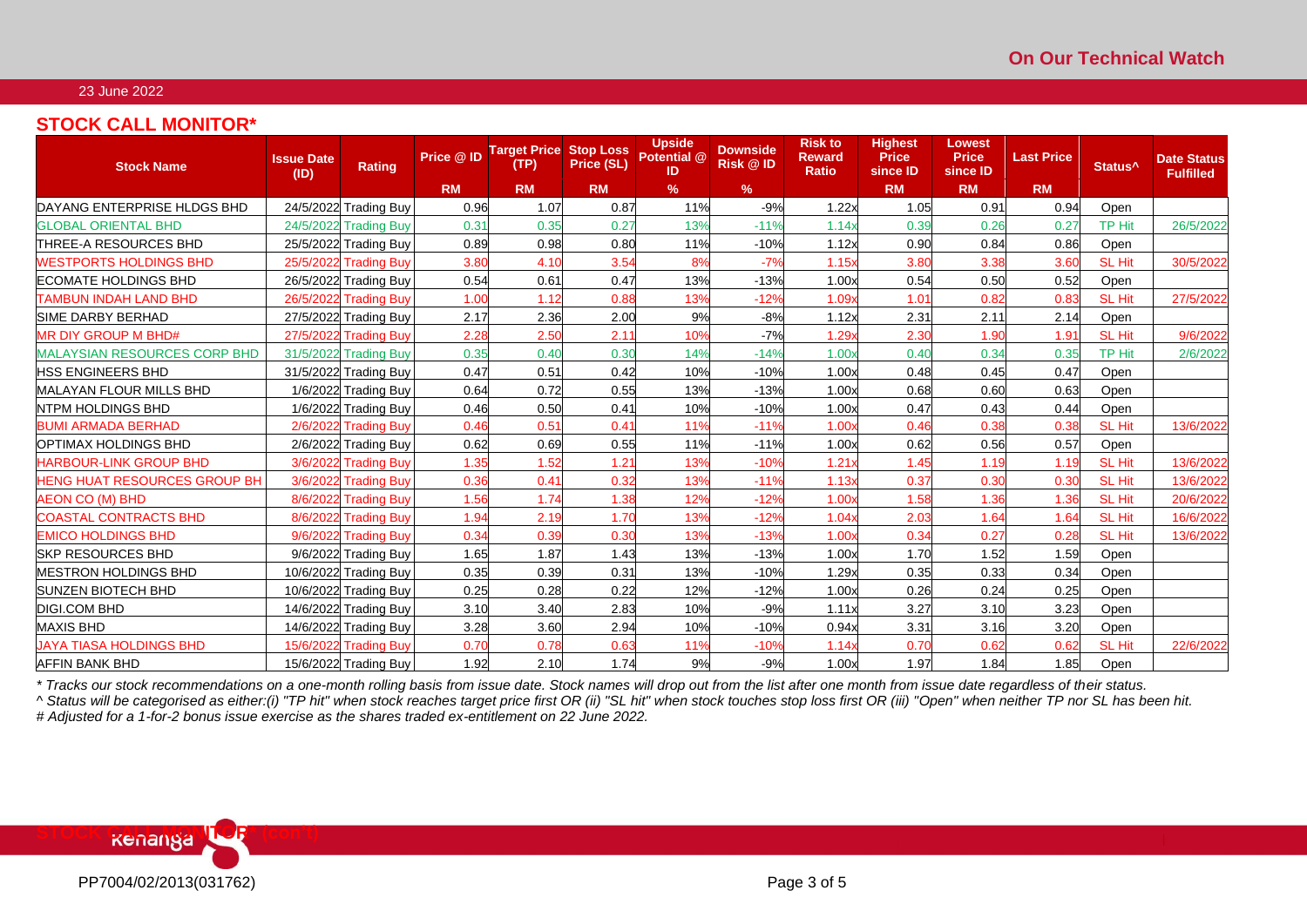# 23 June 2022

| <b>Stock Name</b>            | <b>Issue Date</b><br>(ID) | Rating                | Price @ ID | <b>Target Price Stop Loss</b><br>(TP) | Price (SL)    | <b>Upside</b><br><b>Potential @</b><br>ID | <b>Downside</b><br><b>Risk @ID</b> | <b>Risk to</b><br><b>Reward</b><br><b>Ratio</b> | <b>Highest</b><br><b>Price</b><br>since <b>ID</b> | Lowest<br><b>Price</b><br>since ID | <b>Last Price</b> | Status <sup>^</sup> | <b>Date Status</b><br><b>Fulfilled</b> |
|------------------------------|---------------------------|-----------------------|------------|---------------------------------------|---------------|-------------------------------------------|------------------------------------|-------------------------------------------------|---------------------------------------------------|------------------------------------|-------------------|---------------------|----------------------------------------|
|                              |                           |                       | <b>RM</b>  | <b>RM</b>                             | <b>RM</b>     | $\%$                                      | $\%$                               |                                                 | <b>RM</b>                                         | <b>RM</b>                          | <b>RM</b>         |                     |                                        |
| <b>GUAN CHONG BHD</b>        |                           | 16/6/2022 Trading Buy | 2.55       | 2.83                                  | 2.29          | 11%                                       | $-10%$                             | 1.06x                                           | 2.53                                              | 2.40                               | 2.48              | Open                |                                        |
| SEDANIA INNOVATOR BHD        |                           | 16/6/2022 Trading Buy | 0.42       | 0.50                                  | 0.35          | 20%                                       | $-17%$                             | 1.21x                                           | 0.46                                              | 0.38                               | 0.42              | Open                |                                        |
| AEMULUS HOLDINGS BHD         |                           | 17/6/2022 Trading Buy | 0.60       | 0.71                                  | $0.5^{\circ}$ | 18%                                       | $-15%$                             | 1.17x                                           | 0.63                                              | 0.59                               | 0.60              | Open                |                                        |
| <b>QES GROUP BHD</b>         |                           | 17/6/2022 Trading Buy | 0.50       | 0.57                                  | 0.43          | 14%                                       | $-14%$                             | 1.00x                                           | 0.53                                              | 0.49                               | 0.50              | Open                |                                        |
| <b>INNATURE BHD</b>          |                           | 21/6/2022 Trading Buy | 0.49       | 0.55                                  | 0.44          | 12%                                       | $-10%$                             | 1.20x                                           | 0.51                                              | 0.49                               | 0.50              | Open                |                                        |
| SYARIKAT TAKAFUL MALAYSIA KE |                           | 21/6/2022 Trading Buy | 3.33       | 3.66                                  | 2.99          | 10%                                       | $-10%$                             | 0.97x                                           | 3.35                                              | 3.28                               | 3.30              | Open                |                                        |
| <b>MALAYAN CEMENT BHD</b>    |                           | 22/6/2022 Trading Buy | 2.20       | 2.47                                  | 1.96          | 12%                                       | $-11%$                             | 1.13x                                           | 2.19                                              | 2.16                               | 2.16              | Open                |                                        |
| <b>MPHB CAPITAL BHD</b>      |                           | 22/6/2022 Trading Buy | 1.48       | <b>1.63</b>                           | 1.33          | 10%                                       | $-10%$                             | 1.00x                                           | 1.48                                              | 1.43                               | 1.44              | Open                |                                        |

*\* Tracks our stock recommendations on a one-month rolling basis from issue date. Stock names will drop out from the list after one month from issue date regardless of their status.*

*^ Status will be categorised as either:(i) "TP hit" when stock reaches target price first OR (ii) "SL hit" when stock touches stop loss first OR (iii) "Open" when neither TP nor SL has been hit. # Adjusted for a 1-for-2 bonus issue exercise as the shares traded ex-entitlement on 22 June 2022.*